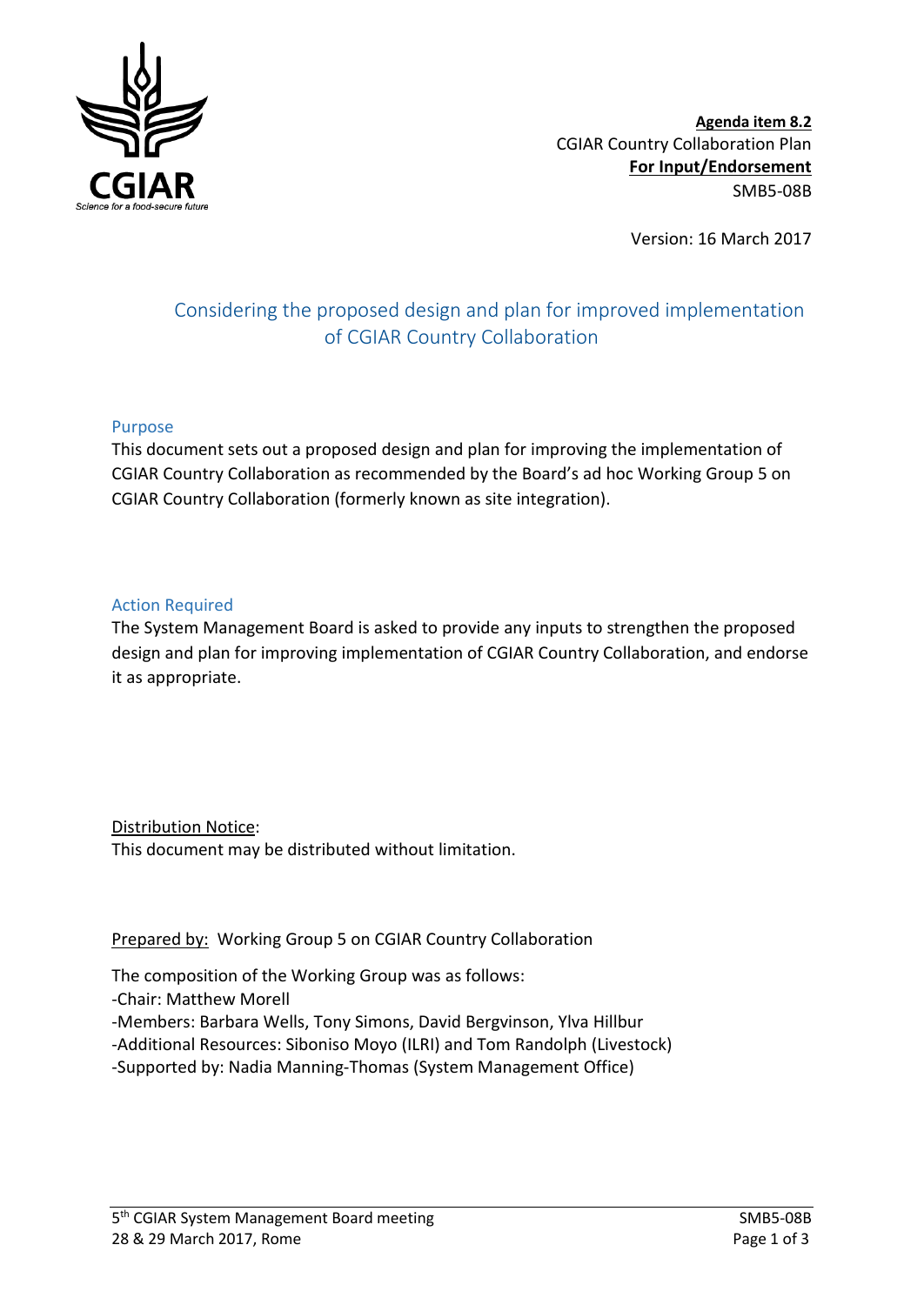## Proposed design and plan for CGIAR Country Collaboration

- 1. The Working Group recommends the use of **CGIAR Country Collaboration** to more clearly communicate the strategic intent of the approach.
- 2. **A proposed vision and Intent for CGIAR Country Collaboration should now focus on:** "*CGIAR, through a Country Collaboration approach, will catalyze the development of a collective CGIAR role and impact scenario in countries in which the CGIAR has a significant presence based on meaningful synergies across CGIAR entities, national Governments, NARES, and other partners to develop strategies and deliver programs directly aligned to key country priorities."*
- 3. CGIAR Country Collaboration will achieve this by:
	- a. Building on Center investment and the programmatic focus of the CGIAR Research Programs to provide a mechanism for realizing the additional value of a collective CGIAR contribution at country level.
	- b. Facilitating the Centers working together to find opportunities for synergy and alignment in a country where many of them operate, without losing their own individual identity, opportunities and relationships in that country.
	- c. Encouraging CGIAR staff, as an important part of their job, to ensure that CGIAR is the preferred go-to partner for agricultural research for development in countries.
- 4. In carrying out CGIAR Country Collaboration efforts, the objectives should be:
	- a. To be more accountable to and aligned with host country governments and institutions
	- b. To encourage programmatic synergy (esp. around IDOs and SDGs)
	- c. To improve efficiency in collective operations (incl. co-location, co-design, coreporting)
	- d. To harness new resource mobilization opportunities
	- e. To enable sharper narratives and more compelling picture to investors of System level achievements at country and global levels
- 5. With regards to Country Selection the Working Group recommends that, rather than a prescriptive list, the **Countries considered as part of CGIAR Country Collaboration effort be inclusive of efforts by CGIAR entities, in any countries in which the CGIAR has a multi-entity presence, towards collaboration with each other and with the actors of that country**.
- 6. To better understand where CGIAR Country Collaboration activities may already be underway or places which would be feasible for such efforts, it is proposed that the Working Group undertake a revised survey like the one that was carried out at the start of the initiative. This effort would be recommended to give a refreshed set of data on where CGIAR Centers and Research Programs are investing and where there is potential 'demand' for Country Collaboration from Countries themselves and donors.